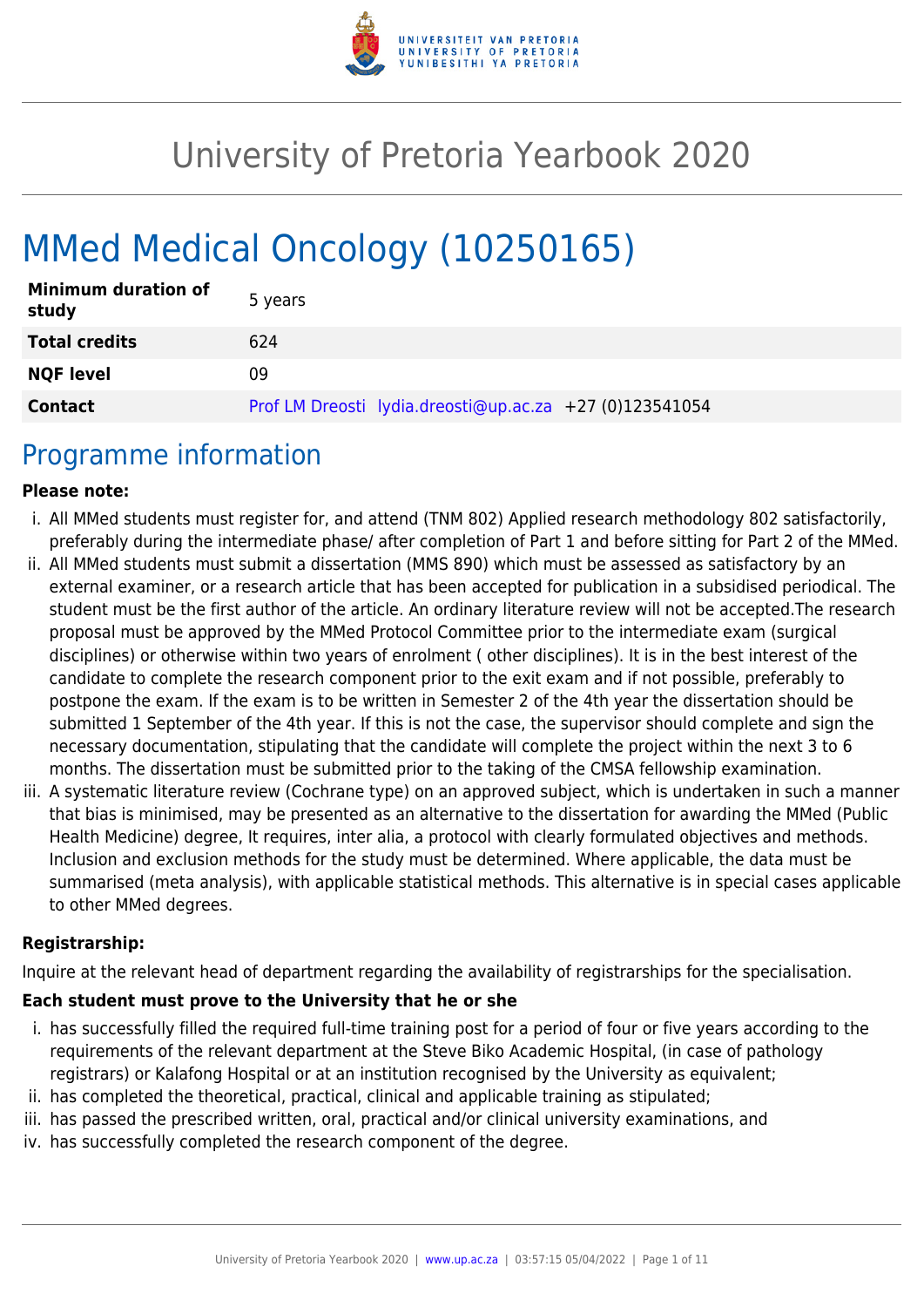

# Admission requirements

- MBChB degree of this University or a qualification deemed by the University to be equivalent to the MBChB degree for at least two years.
- Must be registered as a physician with the Health Professions Council of South Africa for at least one year.
- International students must have qualifications verified by SAQA.

### Other programme-specific information

Inquire at the relevant head of department regarding the availability of registrarships for this specialisation.

**"Major subject"** refers to the recognised field of study in Medicine in which the student specialises. The study of the major subject extends over four or five years, as prescribed by the relevant department.

# Examinations and pass requirements

- i. The sequence of the examinations in the prerequisite subjects will be determined by the head of the department under which the major subject falls.
- ii. The nature, duration and time of the examinations in the prerequisite subjects are determined in cooperation with the heads of the departments under which the prerequisite subjects fall – with the proviso that, except in cases where stipulated otherwise, the examinations in the prerequisite subjects may be held at any time prior to or concurrently with the major subject. The examinations in the major subjects are held as follows:
- iii. In the case of four-year programmes: not before the end of the third year.
- iv. In the case of five-year programmes: not before the end of the fourth year.
- v. A minimum final mark of 50% is required by all departments to pass in a subject and in the clinical section of the examination, a subminimum of 50%. General Regulations apply.
- vi. A student is not admitted to the examination in a prerequisite subject (second examinations excluded) more than twice, nor is he or she admitted to the examination in the major subject more than twice.

**Note:** Certificates of satisfactory preparation and progress are required in respect of the fourth year of four-year programmes in which an examination is held at the end of the third year.

#### **Second examinations**

Second examinations for MMed students will only be held after at least six months have elapsed since the conclusion of the examination in which the student had failed.

#### **Rules governing the writing of the examinations of the College of Medicine of South Africa [CMSA]**

- i. Only candidates who have met all requirements for the MMed degree except for the major subject (final examination), i.e. passed all prerequisite subjects (the latter to be interchangeable; can be passed either at the University or as primary and intermediary examinations at the College of Medicine of South Africa [CMSA], completed all practical, clinical and applicable training of four or five years as prescribed by the relevant academic department (continuous evaluation of the candidate, in an approved registrar post, by the head of department of the candidate); and completed the required research component for the degree in accordance with the Faculty Yearbook regulations, i.e. Applied research methodology 800 (TNM 800) and the dissertation (MMS 800) or an article (not an ordinary literature review) that has been accepted for publication in a subsidised periodical, will be allowed to write the college examination (exit examination), after which they will obtain both the CMSA fellowship and the MMed as specialist qualifications.
- ii. The rules have been effective as from 1 January 2011. As a transitional measure, cases will be considered on an individual basis where necessary.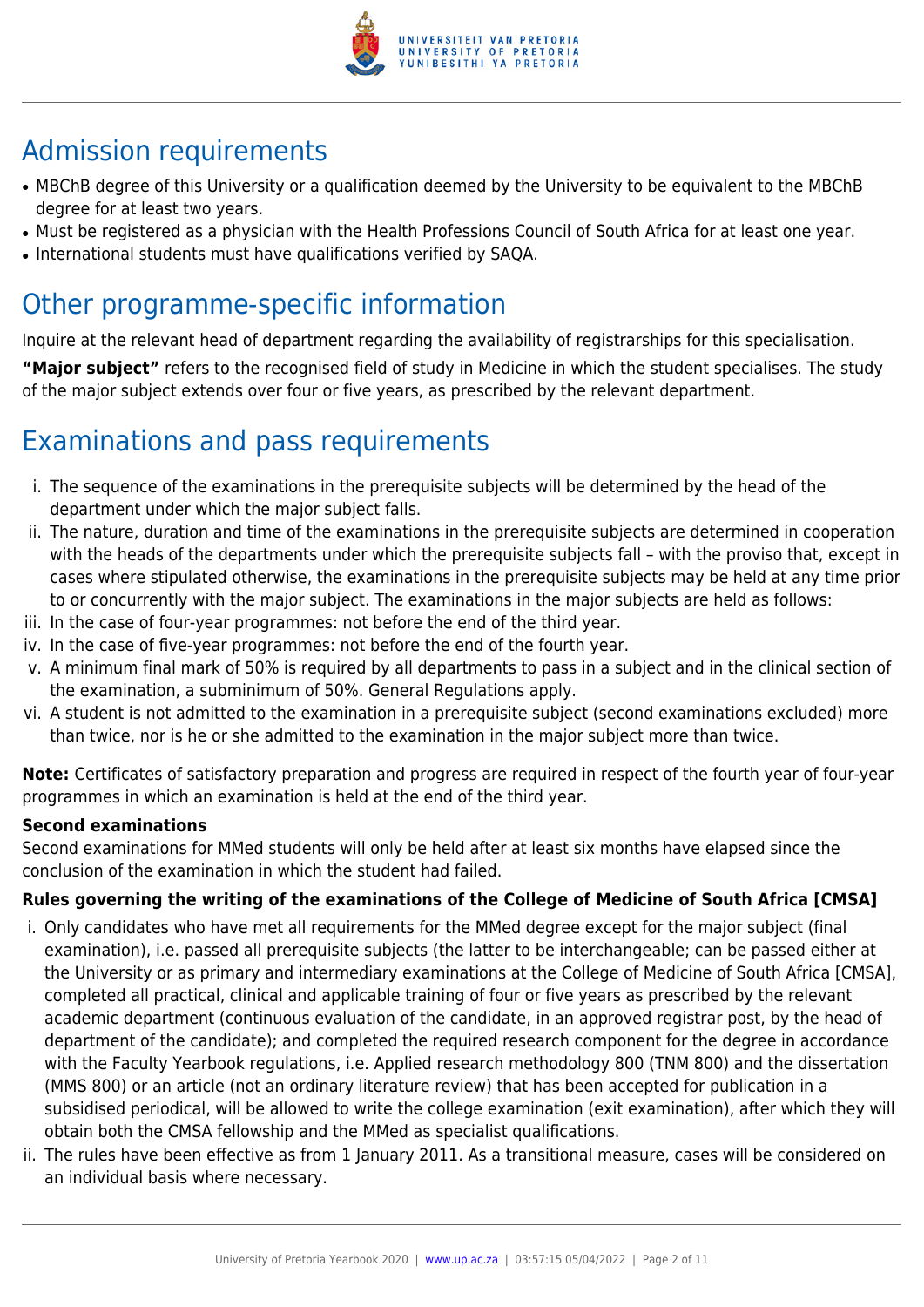

# Exemption

#### **Exemption**

- i. The Faculty Board may grant partial exemption from the training and work mentioned under par. (b) and (c)(i) and (ii) above on the grounds of comparable training and experience completed in another post or at another recognised institution – with the proviso that exemption from a maximum period of 18 months may be granted with regard to four-year and five-year programmes.
- ii. Exemption from a maximum of three years may be granted by the Department of Medical Oncology for the MMed in Medical Oncology [MMed(MedOnc)] on the grounds of the MMed(Int) or MMed(Paed) degree of this University, or experience recognised by the University as equivalent.
- iii. Specific prerequisite subjects must be passed within 24 months after commencement of the programme.

### Pass with distinction

The degree is conferred at the end of the prescribed training period (i.e. three, four or five years, respectively). The degree is conferred with distinction on a student who has obtained a final mark of at least 75% in his or her major subject.

### General information

#### **Registrars**

Departments expect registrars to participate increasingly in the examining and treatment of patients in the hospital, both in-patients and out-patients, as well as performing and interpreting tests in the laboratory (where applicable); initially under supervision and later increasingly at their own responsibility. Lectures/symposia with closely related departments are organised, as well as discussions of literature, etc.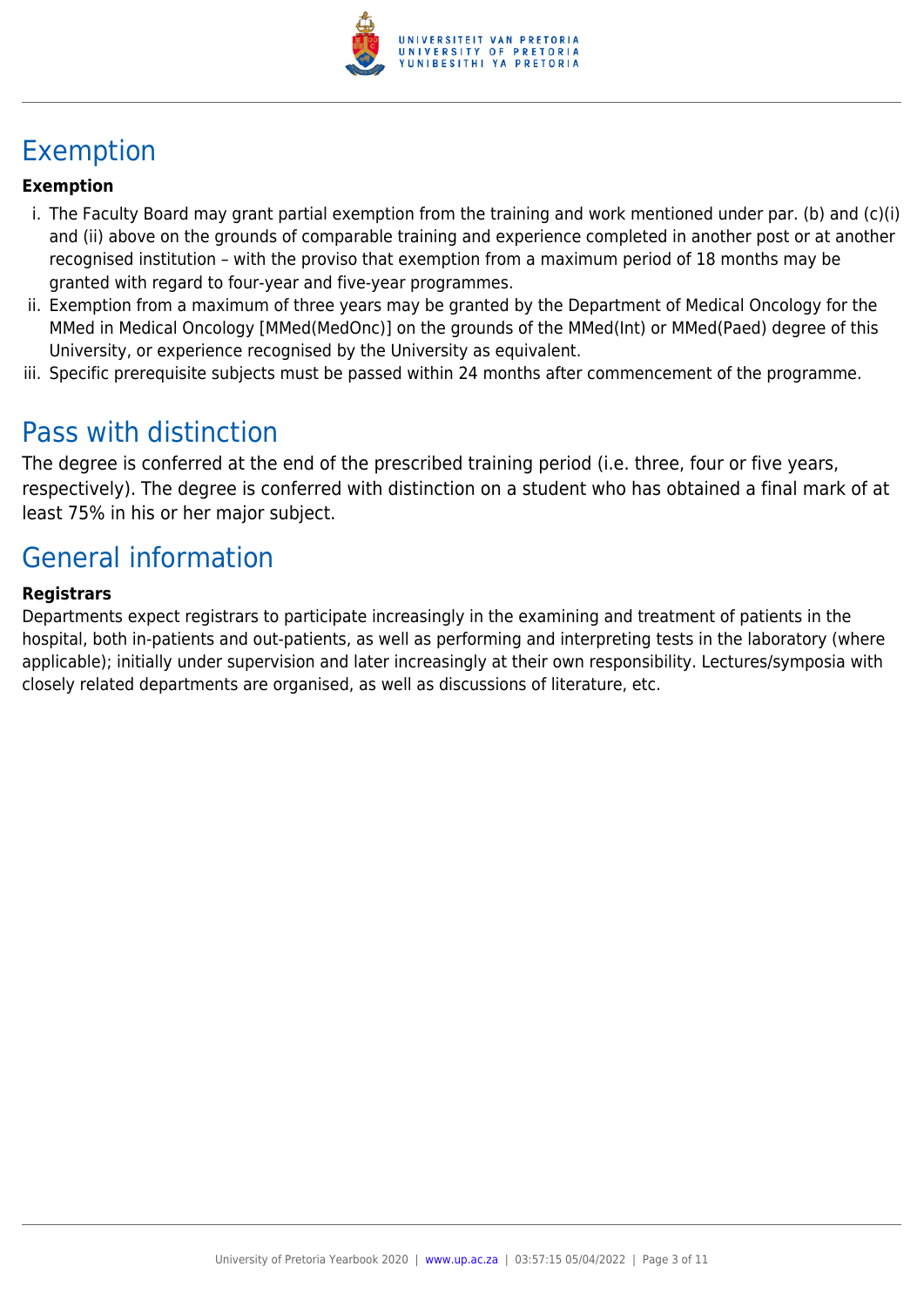

**Minimum credits: 624**

#### **Core modules**

#### **Anatomy 800 (ANA 800)**

| <b>Module credits</b>         | 36.00                                           |
|-------------------------------|-------------------------------------------------|
| <b>Prerequisites</b>          | No prerequisites.                               |
| <b>Contact time</b>           | 1 discussion class per week, 1 lecture per week |
| <b>Language of tuition</b>    | Module is presented in English                  |
| <b>Department</b>             | Anatomy                                         |
| <b>Period of presentation</b> | Year                                            |
|                               |                                                 |

#### **Pharmacology 806 (FAR 806)**

| <b>Module credits</b>         | 36.00                          |
|-------------------------------|--------------------------------|
| <b>Prerequisites</b>          | No prerequisites.              |
| <b>Contact time</b>           | 1 discussion class per week    |
| <b>Language of tuition</b>    | Module is presented in English |
| <b>Department</b>             | Pharmacology                   |
| <b>Period of presentation</b> | Year                           |
| <b>Module content</b>         |                                |

\*Attendance module only

#### **Physiology 801 (FSG 801)**

| <b>Module credits</b>         | 36.00                          |
|-------------------------------|--------------------------------|
| <b>Prerequisites</b>          | No prerequisites.              |
| Language of tuition           | Module is presented in English |
| <b>Department</b>             | Physiology                     |
| <b>Period of presentation</b> | Year                           |

#### **Medical oncology 801 (MDN 801)**

| <b>Module credits</b> | 300.00                                                                |
|-----------------------|-----------------------------------------------------------------------|
| <b>Prerequisites</b>  | ANA 800, FSG 801, FAR 806, PAG 808                                    |
| <b>Contact time</b>   | 1 lecture per week, 1 seminar per week, 4 discussion classes per week |
| Language of tuition   | Module is presented in English                                        |
| <b>Department</b>     | <b>Medical Oncology</b>                                               |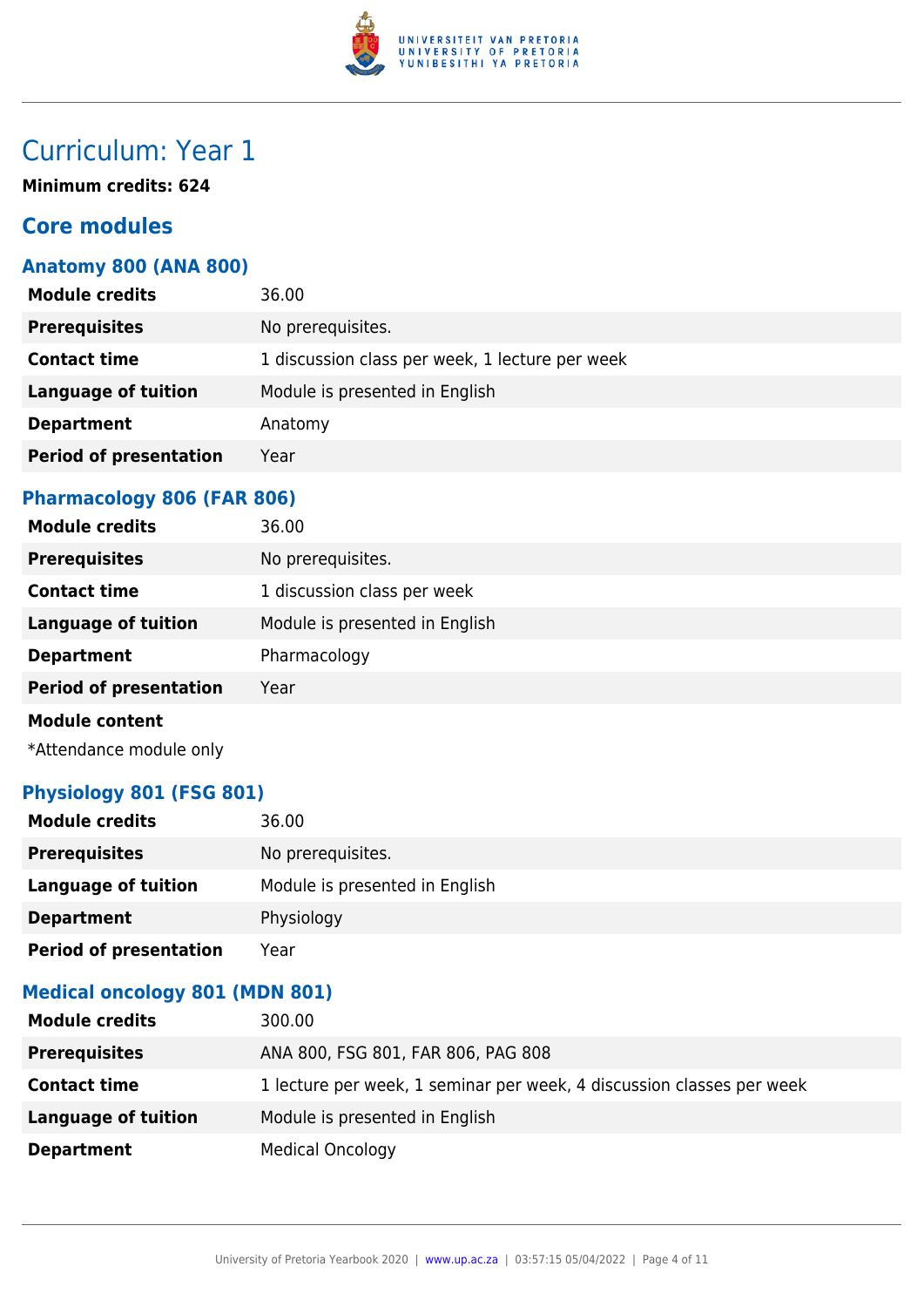

#### **Period of presentation** Year

#### **Dissertation 890 (MMS 890)**

| <b>Module credits</b>         | 180.00                         |
|-------------------------------|--------------------------------|
| <b>Language of tuition</b>    | Module is presented in English |
| <b>Department</b>             | <b>School of Medicine</b>      |
| <b>Period of presentation</b> | Year                           |

#### **Pathology 808 (PAG 808)**

| <b>Module credits</b>         | 36.00                                                          |
|-------------------------------|----------------------------------------------------------------|
| <b>Prerequisites</b>          | No prerequisites.                                              |
| <b>Contact time</b>           | 1 discussion class per week, 2 other contact sessions per week |
| Language of tuition           | Module is presented in English                                 |
| <b>Department</b>             | Anatomical Pathology                                           |
| <b>Period of presentation</b> | Year                                                           |

#### **Applied research methodology 802 (TNM 802)**

| <b>Module credits</b>         | 0.00 <sub>1</sub>                   |
|-------------------------------|-------------------------------------|
| <b>Language of tuition</b>    | Module is presented in English      |
| <b>Department</b>             | <b>Health Sciences Deans Office</b> |
| <b>Period of presentation</b> | Year                                |
| <b>Module content</b>         |                                     |
| *Attendance module only.      |                                     |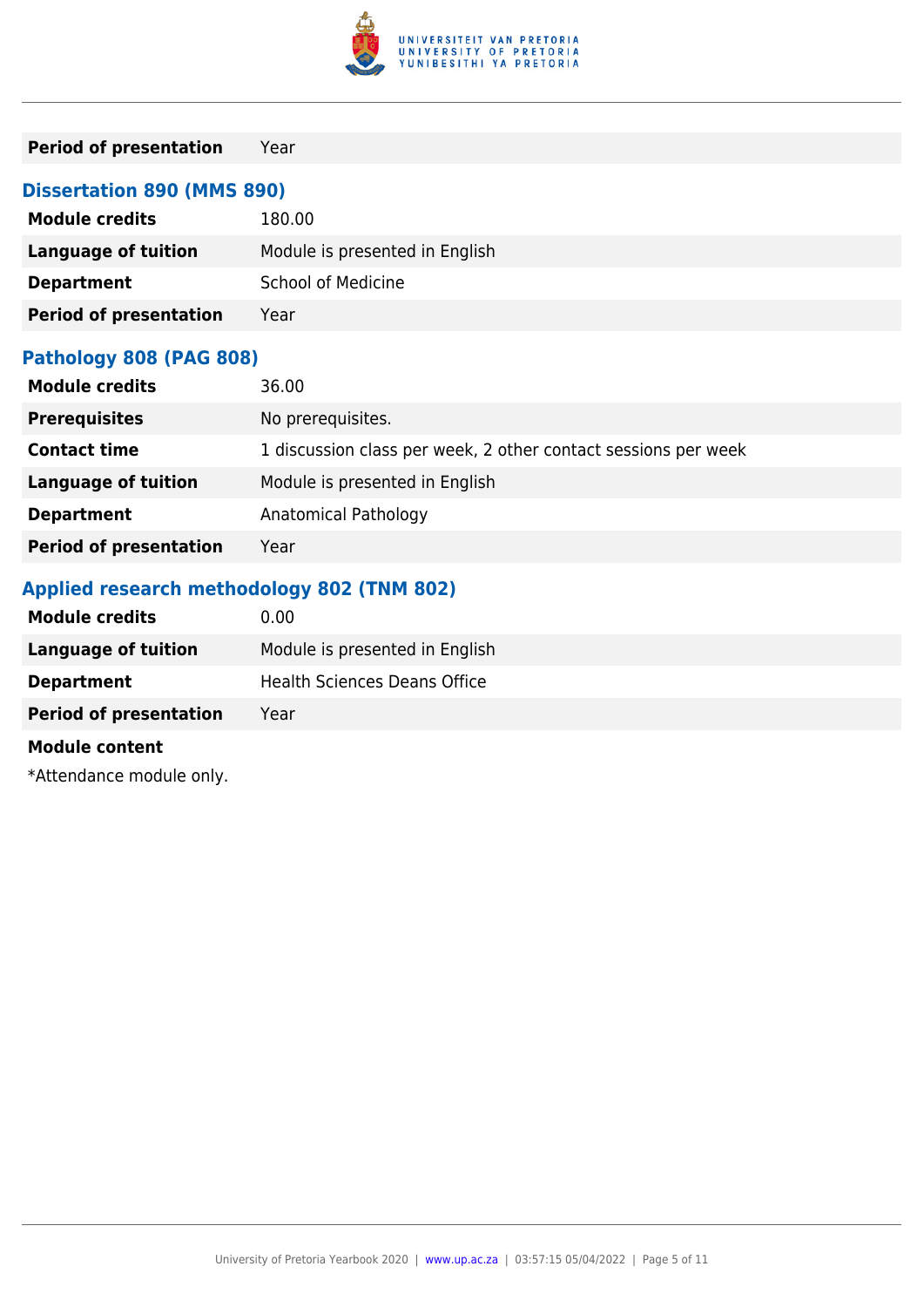

**Minimum credits: 624**

#### **Core modules**

#### **Anatomy 800 (ANA 800)**

| <b>Module credits</b>         | 36.00                                           |
|-------------------------------|-------------------------------------------------|
| <b>Prerequisites</b>          | No prerequisites.                               |
| <b>Contact time</b>           | 1 discussion class per week, 1 lecture per week |
| <b>Language of tuition</b>    | Module is presented in English                  |
| <b>Department</b>             | Anatomy                                         |
| <b>Period of presentation</b> | Year                                            |
|                               |                                                 |

#### **Pharmacology 806 (FAR 806)**

| <b>Module credits</b>         | 36.00                          |
|-------------------------------|--------------------------------|
| <b>Prerequisites</b>          | No prerequisites.              |
| <b>Contact time</b>           | 1 discussion class per week    |
| <b>Language of tuition</b>    | Module is presented in English |
| <b>Department</b>             | Pharmacology                   |
| <b>Period of presentation</b> | Year                           |
| <b>Module content</b>         |                                |

\*Attendance module only

#### **Physiology 801 (FSG 801)**

| <b>Module credits</b>         | 36.00                          |
|-------------------------------|--------------------------------|
| <b>Prerequisites</b>          | No prerequisites.              |
| Language of tuition           | Module is presented in English |
| <b>Department</b>             | Physiology                     |
| <b>Period of presentation</b> | Year                           |

#### **Medical oncology 801 (MDN 801)**

| <b>Module credits</b> | 300.00                                                                |
|-----------------------|-----------------------------------------------------------------------|
| <b>Prerequisites</b>  | ANA 800, FSG 801, FAR 806, PAG 808                                    |
| <b>Contact time</b>   | 1 lecture per week, 1 seminar per week, 4 discussion classes per week |
| Language of tuition   | Module is presented in English                                        |
| <b>Department</b>     | <b>Medical Oncology</b>                                               |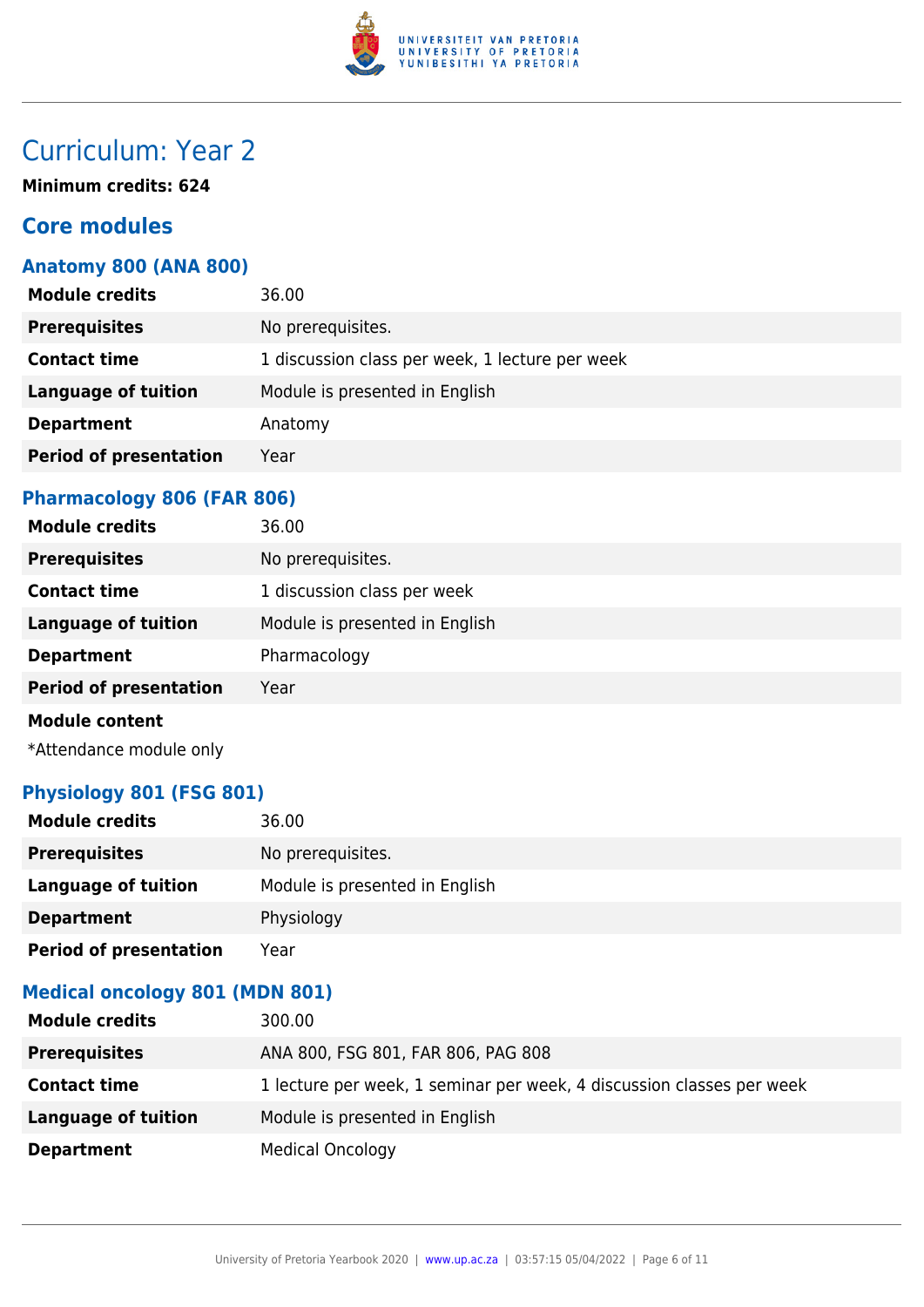

#### **Period of presentation** Year

#### **Dissertation 890 (MMS 890)**

| <b>Module credits</b>         | 180.00                         |
|-------------------------------|--------------------------------|
| <b>Language of tuition</b>    | Module is presented in English |
| <b>Department</b>             | <b>School of Medicine</b>      |
| <b>Period of presentation</b> | Year                           |

#### **Pathology 808 (PAG 808)**

| <b>Module credits</b>         | 36.00                                                          |
|-------------------------------|----------------------------------------------------------------|
| <b>Prerequisites</b>          | No prerequisites.                                              |
| <b>Contact time</b>           | 1 discussion class per week, 2 other contact sessions per week |
| Language of tuition           | Module is presented in English                                 |
| <b>Department</b>             | Anatomical Pathology                                           |
| <b>Period of presentation</b> | Year                                                           |

#### **Applied research methodology 802 (TNM 802)**

| <b>Module credits</b>         | 0.00 <sub>1</sub>                   |
|-------------------------------|-------------------------------------|
| <b>Language of tuition</b>    | Module is presented in English      |
| <b>Department</b>             | <b>Health Sciences Deans Office</b> |
| <b>Period of presentation</b> | Year                                |
| <b>Module content</b>         |                                     |
| *Attendance module only.      |                                     |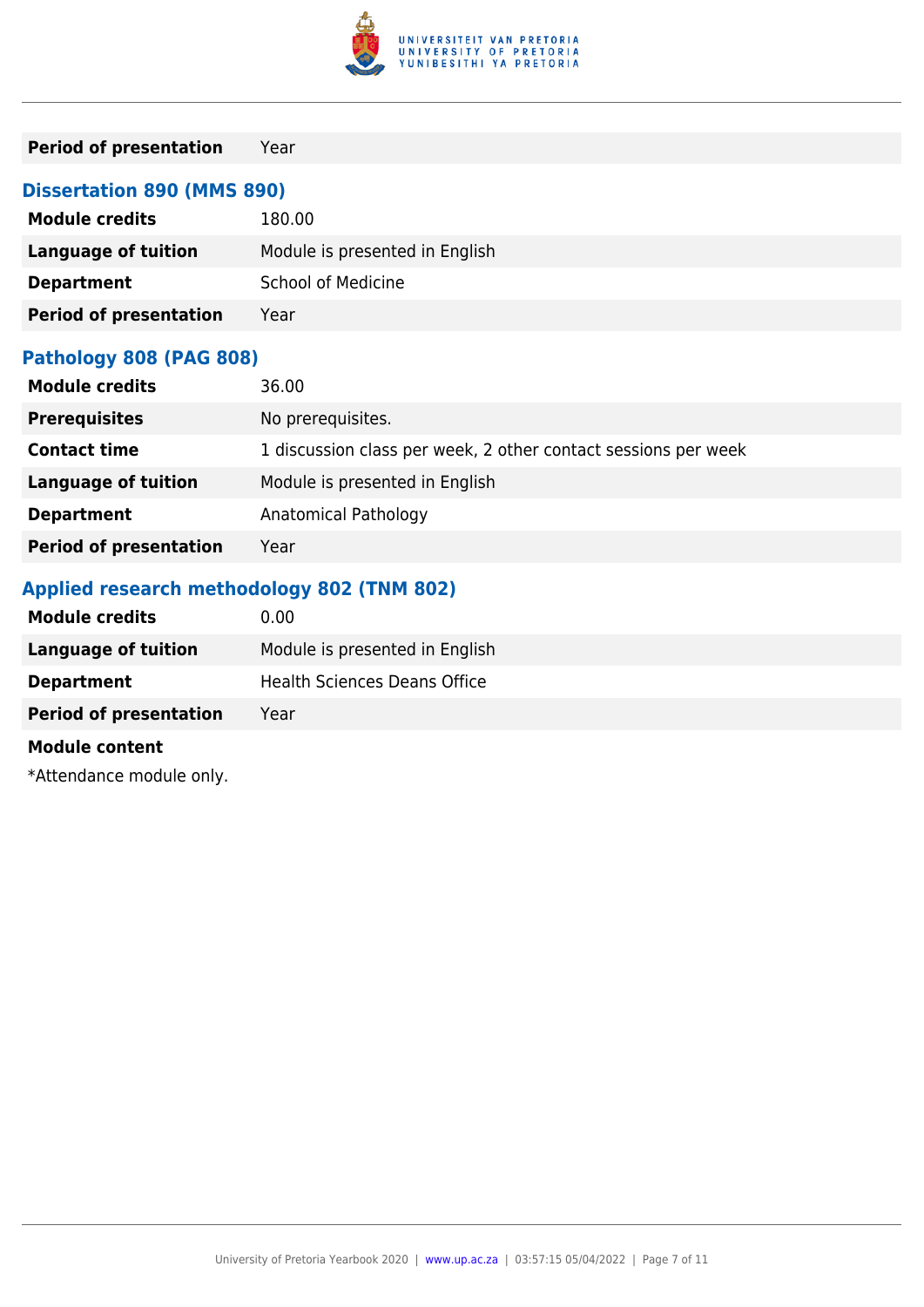

**Minimum credits: 624**

#### **Core modules**

#### **Anatomy 800 (ANA 800)**

| <b>Module credits</b>         | 36.00                                           |
|-------------------------------|-------------------------------------------------|
| <b>Prerequisites</b>          | No prerequisites.                               |
| <b>Contact time</b>           | 1 discussion class per week, 1 lecture per week |
| <b>Language of tuition</b>    | Module is presented in English                  |
| <b>Department</b>             | Anatomy                                         |
| <b>Period of presentation</b> | Year                                            |
|                               |                                                 |

#### **Pharmacology 806 (FAR 806)**

| <b>Module credits</b>         | 36.00                          |
|-------------------------------|--------------------------------|
| <b>Prerequisites</b>          | No prerequisites.              |
| <b>Contact time</b>           | 1 discussion class per week    |
| <b>Language of tuition</b>    | Module is presented in English |
| <b>Department</b>             | Pharmacology                   |
| <b>Period of presentation</b> | Year                           |
| <b>Module content</b>         |                                |

\*Attendance module only

#### **Physiology 801 (FSG 801)**

| <b>Module credits</b>         | 36.00                          |
|-------------------------------|--------------------------------|
| <b>Prerequisites</b>          | No prerequisites.              |
| Language of tuition           | Module is presented in English |
| <b>Department</b>             | Physiology                     |
| <b>Period of presentation</b> | Year                           |

#### **Medical oncology 801 (MDN 801)**

| <b>Module credits</b>      | 300.00                                                                |
|----------------------------|-----------------------------------------------------------------------|
| <b>Prerequisites</b>       | ANA 800, FSG 801, FAR 806, PAG 808                                    |
| <b>Contact time</b>        | 1 lecture per week, 1 seminar per week, 4 discussion classes per week |
| <b>Language of tuition</b> | Module is presented in English                                        |
| <b>Department</b>          | <b>Medical Oncology</b>                                               |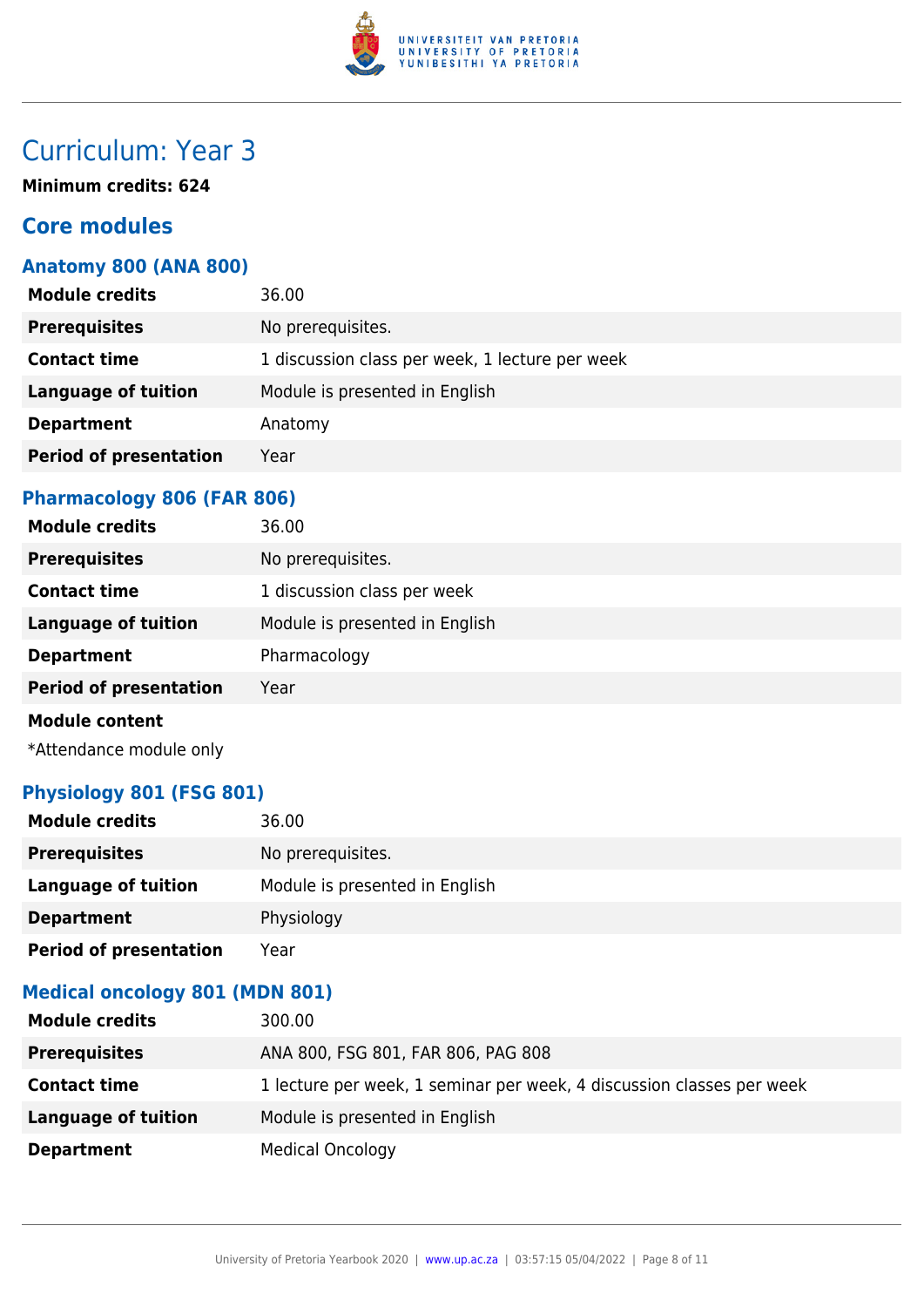

#### **Period of presentation** Year

#### **Dissertation 890 (MMS 890)**

| <b>Module credits</b>         | 180.00                         |
|-------------------------------|--------------------------------|
| <b>Language of tuition</b>    | Module is presented in English |
| <b>Department</b>             | <b>School of Medicine</b>      |
| <b>Period of presentation</b> | Year                           |

#### **Pathology 808 (PAG 808)**

| <b>Module credits</b>         | 36.00                                                          |
|-------------------------------|----------------------------------------------------------------|
| <b>Prerequisites</b>          | No prerequisites.                                              |
| <b>Contact time</b>           | 1 discussion class per week, 2 other contact sessions per week |
| Language of tuition           | Module is presented in English                                 |
| <b>Department</b>             | Anatomical Pathology                                           |
| <b>Period of presentation</b> | Year                                                           |

#### **Applied research methodology 802 (TNM 802)**

| <b>Module credits</b>         | 0.00 <sub>1</sub>                   |
|-------------------------------|-------------------------------------|
| <b>Language of tuition</b>    | Module is presented in English      |
| <b>Department</b>             | <b>Health Sciences Deans Office</b> |
| <b>Period of presentation</b> | Year                                |
| <b>Module content</b>         |                                     |
| *Attendance module only.      |                                     |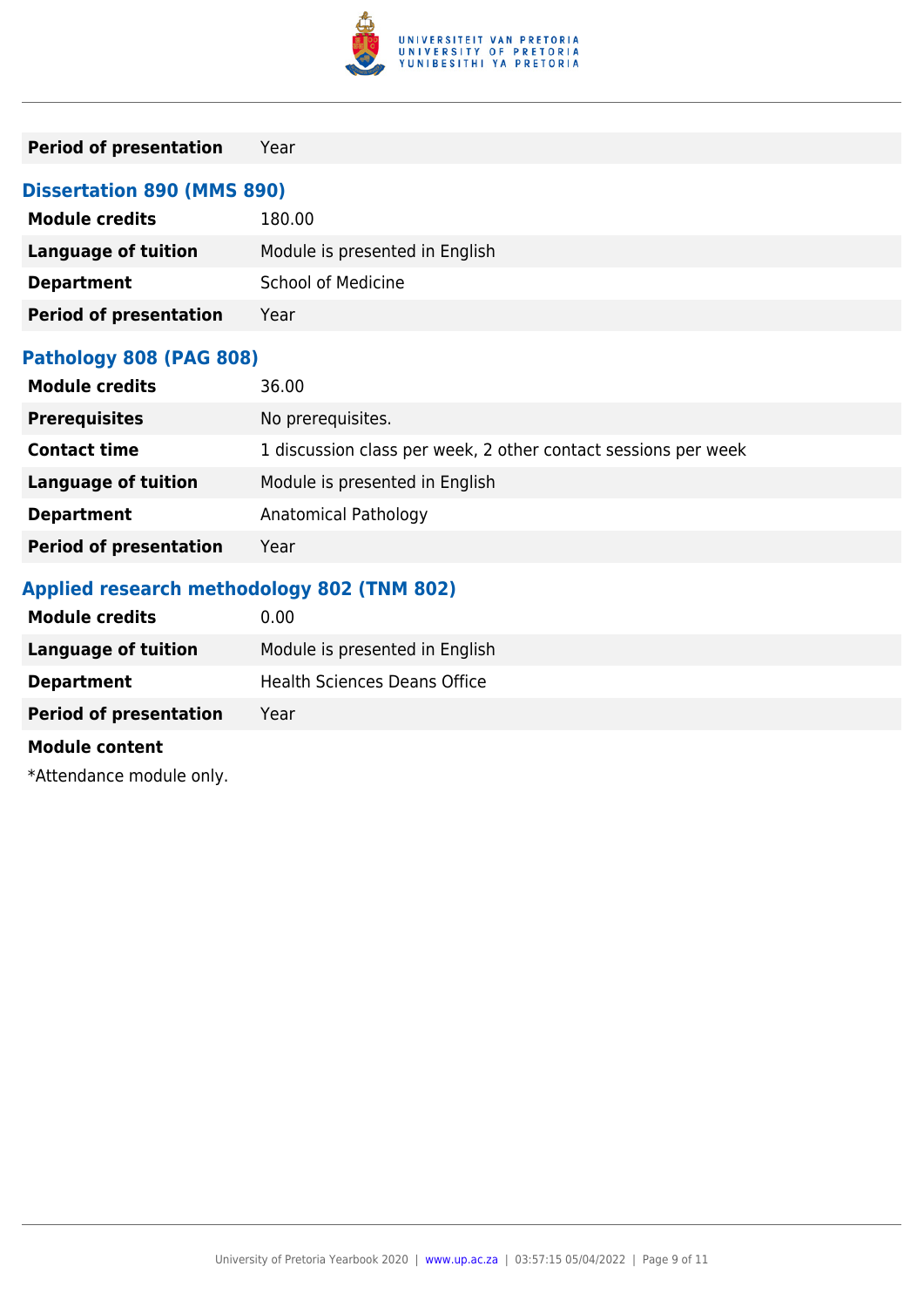

**Minimum credits: 480**

#### **Core modules**

#### **Medical oncology 801 (MDN 801)**

| <b>Module credits</b>         | 300.00                                                                |
|-------------------------------|-----------------------------------------------------------------------|
| <b>Prerequisites</b>          | ANA 800, FSG 801, FAR 806, PAG 808                                    |
| <b>Contact time</b>           | 1 lecture per week, 1 seminar per week, 4 discussion classes per week |
| <b>Language of tuition</b>    | Module is presented in English                                        |
| <b>Department</b>             | <b>Medical Oncology</b>                                               |
| <b>Period of presentation</b> | Year                                                                  |
|                               |                                                                       |

#### **Dissertation 890 (MMS 890)**

| <b>Module credits</b>         | 180.00                         |
|-------------------------------|--------------------------------|
| Language of tuition           | Module is presented in English |
| <b>Department</b>             | <b>School of Medicine</b>      |
| <b>Period of presentation</b> | Year                           |

#### **Applied research methodology 802 (TNM 802)**

| <b>Module credits</b>         | 0.00                                |
|-------------------------------|-------------------------------------|
| Language of tuition           | Module is presented in English      |
| <b>Department</b>             | <b>Health Sciences Deans Office</b> |
| <b>Period of presentation</b> | Year                                |

#### **Module content**

\*Attendance module only.